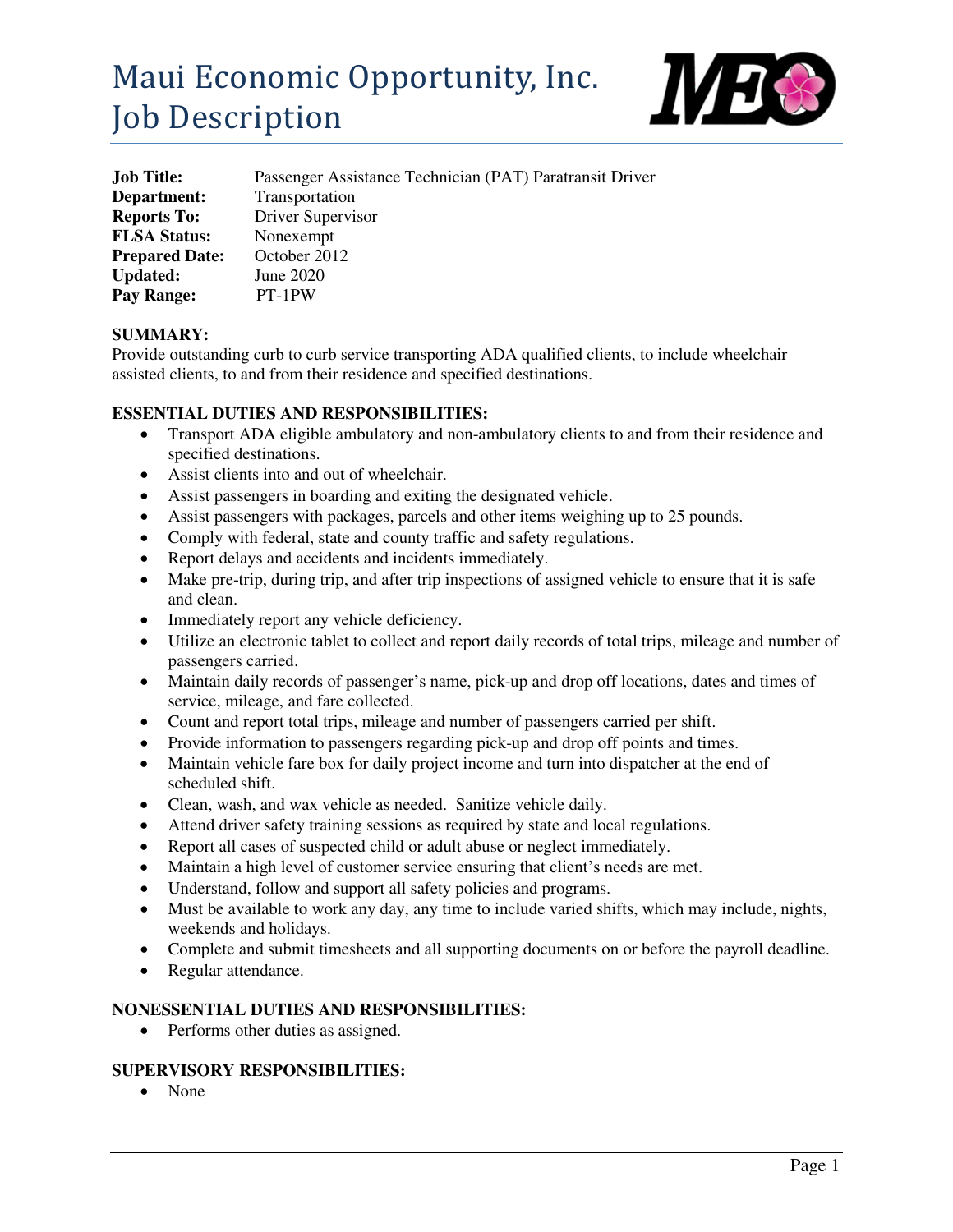

# **QUALIFICATIONS:**

To perform this job successfully, an individual must be able to perform each essential duty satisfactorily. The requirements listed below are representative of the knowledge, skill, and/or ability required. Reasonable accommodations may be made to enable individuals with disabilities to perform the essential functions.

- Be 21 at least years of age.
- Working knowledge of transportation rules and regulations.
- Ability to drive the vehicle safely.
- Ability to maneuver and negotiate 200-300 pound individuals in a wheelchair over uneven surfaces/obstacles and/or up and down inclined surfaces.
- Ability to use an electronic tablet to receive, collect and report passenger counts.
- Excellent interpersonal skills, which include, written, verbal and listening.
- Organized, detail and tasks oriented.
- Ability to assist frail and elderly clients.
- Current Department of Transportation (DOT) physical.
- No moving traffic citations in the past (3) three years.
- $\bullet$  No felony convictions in the past (10) ten years or misdemeanor convictions in the past (3) three years that bears a rational relationship to the position as stated in the MDoT Contract requirements.
- Ability to provide a negative drug test result.

#### **EDUCATION and/or EXPERIENCE:**

Two (2) years related experience preferred, or equivalent combination of training and experience.

#### **LANGUAGE SKILLS:**

- Ability to speak English well enough to converse with the general public, understand highway traffic and signals, respond to official questions, and be able to make legible entries on reports and records.
- Ability to read and comprehend simple instructions, short correspondence, and memos.
- Ability to write simple correspondence.
- Ability to effectively present information in one-on-one and small group situations to passengers, and employees of the organization.

#### **MATHEMATICAL SKILLS:**

• Ability to add, subtract using whole numbers.

### **REASONING ABILITY:**

- Ability to understand and carry out detailed but uninvolved written or oral instructions.
- Ability to deal with problems involving a few concrete variables in standardized situations.
- Ability to interact with and have compassion for persons with mental and physical disabilities.
- Ability to relate to and interact with senior citizens and children.
- Ability to defuse agitated clients in stressful situations.
- Ability to communicate calmly in stressful situations.
- Ability to perform well under pressure.